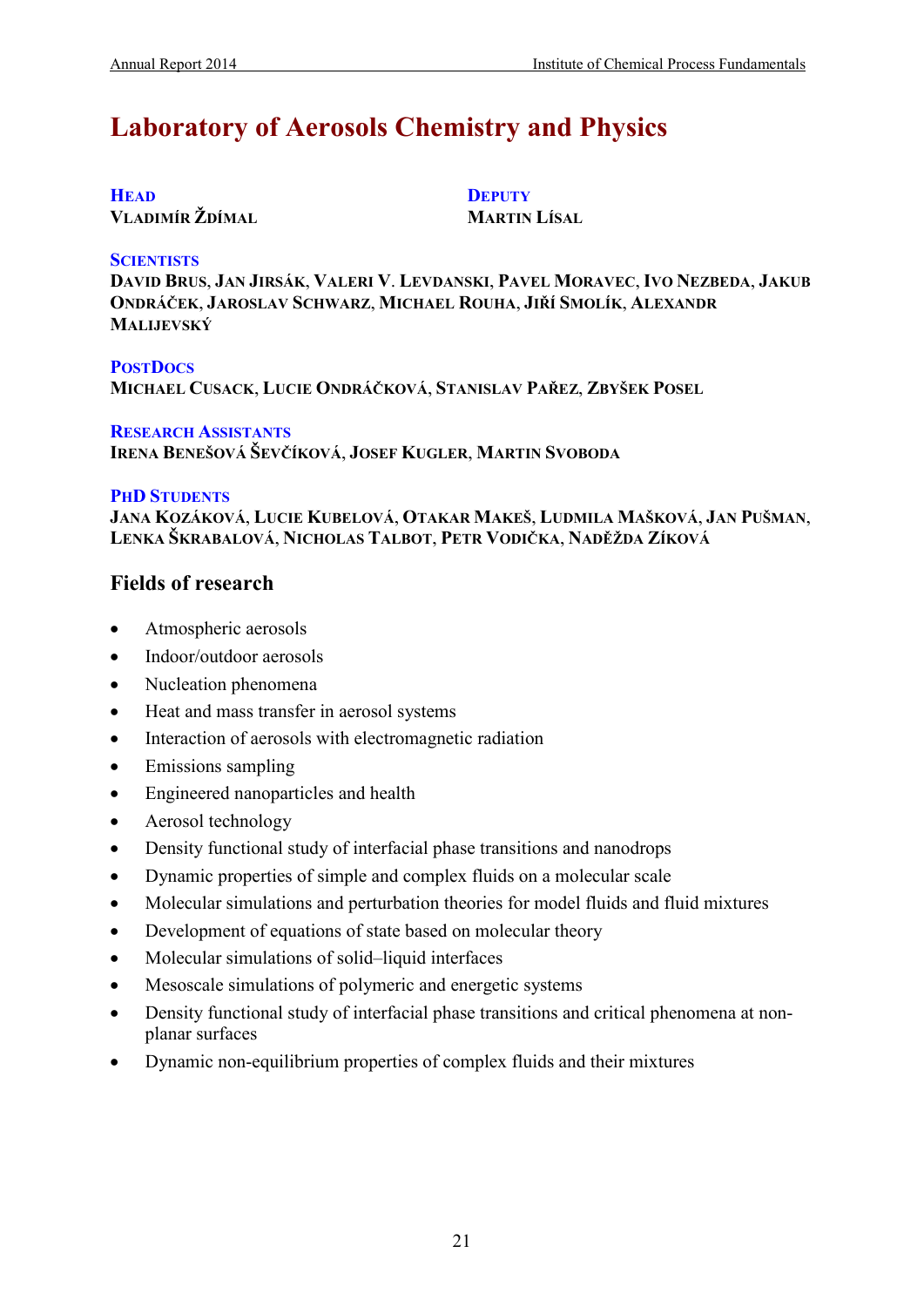# **Research projects**

## **Molecular-level simulations aqueous electrolytes**

 $(I. Nezbeda, *ivonez@icpf.cas.cz*; joint project with the University of Ontario, Institute of$ Technology, Oshawa, ON, Canada and UJEP; supported by UJEP)

This series of papers deals with common non-polarizable models of electrolytes with the goals to (i) assess their appropriateness, (ii) find ranges of their applicability, and (iii) examine the possibility of their improvement by a reparametrization. Consistency tests of available literature data for the chemical potential were also performed. All simulations used the recently developed MPM-MC method demonstrating thereby its efficiency. [Ref. 3]

# **Tailored self-assembly of polyelectrolyte copolymers with surfactants in aqueous solutions**

(Z. Posel, M. Lísal, [posel@icpf.cas.cz,](mailto:posel@icpf.cas.cz) [lisal@icpf.cas.cz;](mailto:lisal@icpf.cas.cz) supported by GACR, project No. 13-02938S)

Multidisciplinary study of the tailored self-assembly of branched polyelectrolyte copolymers with surfactants in aqueous solutions aimed at deeper understanding of the relationship between the chain architecture and the structure, stability, thermodynamic behavior and properties of nanostructures formed under different conditions (pH, ionic strength, temperature) was carried out. A combination of dissipative particle dynamics and newly developed hybrid Monte Carlo method with experiments was used. [Refs. 20-22]

## **A controlling of diffusion processes in pores with varying permeability**

(A. Malijevský, M. Lísal, [malijevsky@icpf.cas.cz,](mailto:malijevsky@icpf.cas.cz) [lisal@icpf.cas.cz;](mailto:lisal@icpf.cas.cz) supported by GACR, project No. 13-09914S)

Interfacial phase transitions at non-planar surfaces have been studied in the framework of a density functional theory and effective Hamiltonian theory. New hidden connections (covariances) between adsorption phenomena at different substrate geometries have been found and explained. While most of the results obtained by the two theories give mutually consistent conclusions, the molecular-based density functional theory whose implementation was newly extended for the geometries possessing nontrivial symmetries, provides a more microscopic insight into the understanding of the interfacial phenomena and revealed some new and surprising predictions. These results are not only interesting by their own rights but also serve as a pre-requisite for a further study of dynamical properties of fluids (such as diffusive processes) at modified surfaces and between patterned walls. [Refs. 14-16]

# **Mesoscopic modeling of protein - surface interactions**

(A. Malijevský, Z. Posel, and M. Lísal, malijevsky $\omega$ icpf.cas.cz, posel $\omega$ icpf.cas.cz, and [lisal@icpf.cas.cz;](mailto:lisal@icpf.cas.cz) supported by Grant Programme of the MEYS, project No. LH12020)

Mesoscopic modeling using dissipative particle dynamics was employed to systematically study the effect of shape, size and hydrophobicity / hydrophilicity of proteins on their adsorption kinetics. Mesoscale models of proteins and surfaces were obtained from atomistic simulations of individual proteins in water and individual proteins close to walls using mapping from the atomistic to mesoscopic level. [Refs. 5, 12]

# **Mesoscale Modeling of Dynamic Response of Reactive Materials**

(M. Lísal, *lisal@icpf.cas.cz*; supported by Cooperative Agreement W911NF-10-2-0039)

The Dissipative Particle Dynamics method was extended to simulate chemical reactivity (DPD-RX) of multi-step decomposition reactions, and was applied to a thermally-initiated RDX decomposition reaction model. For the DPD-RX methodology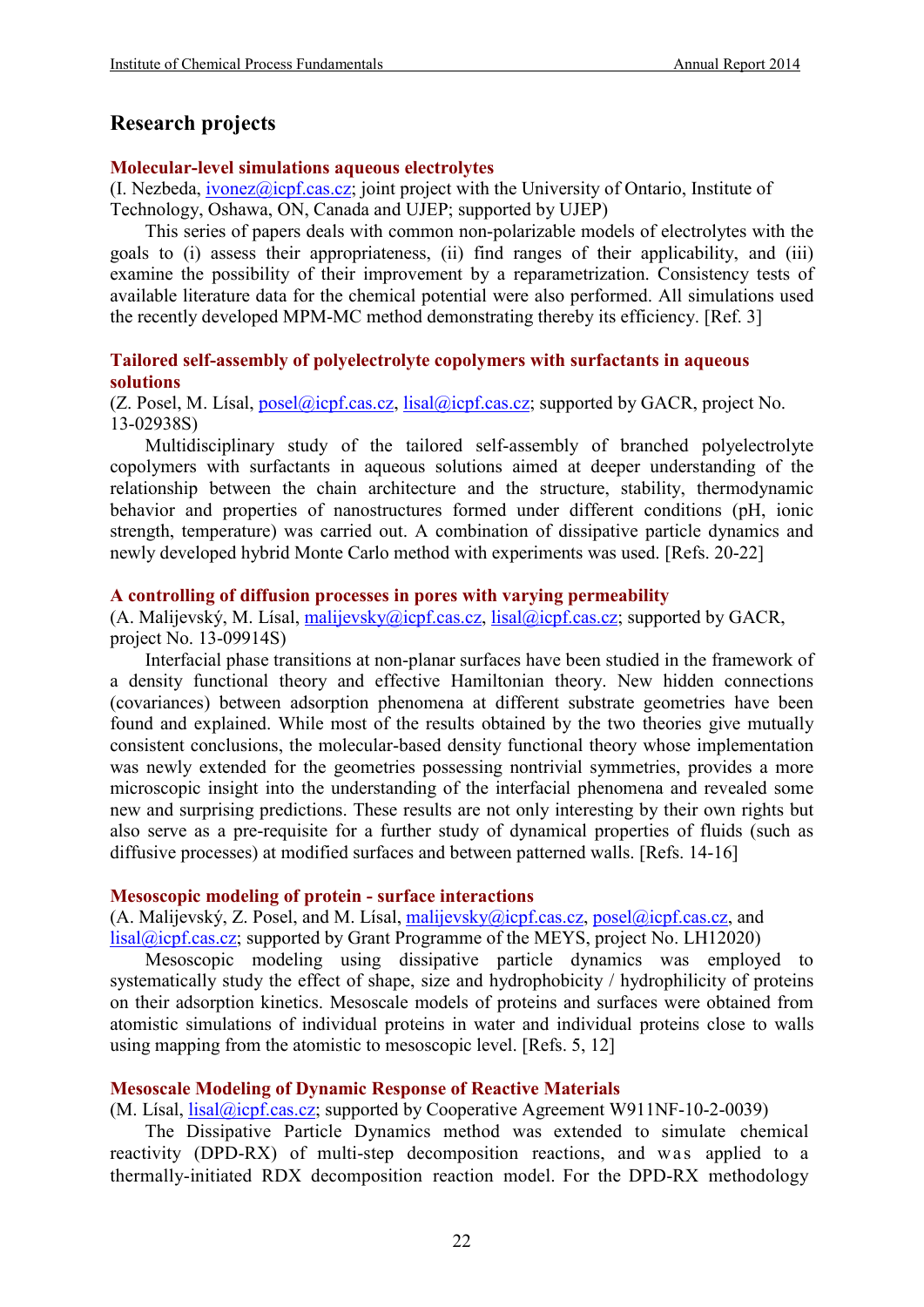extended to multi-step reactions, a coarse-grain particle equation-of-state (CG-EOS) was further developed based on the internal partition function, which accounts for the standardstate contributions in a thermodynamically-consistent manner. Finally, the gas expansion that follows RDX decomposition was captured via composition-dependent particle interactions based upon a one-fluid approximation. [Refs. 2, 7, 8]

#### **Human EXposure to Aerosol COntaminants in Modern Microenvironments**

(V.  $\mathsf{\tilde{Z}dimal}, \mathsf{zdimal}(\mathsf{\tilde{Q}icpf}.\mathsf{cas.cz};$  supported by EC, Marie Curie Actions - Initial Training Networks, project No. 315760, FP7-PEOPLE-2012-ITN, HEXACOMM, project partner)

The main research goal of HEXACOMM is to apply scientifically-based modelling and experimental methods to relate concentrations of particulate matter in the indoor domestic environment to its sources and human exposure implications. The second research objective is to determine the human exposure arising from such exposure at both individual and collective (population) scales at modern microenvironments.

Contributions from outdoor air will be taken into account. Central idea of HEXACOMM is that a combination of tools and methods will enable us to relate indoor air quality to aerosol contaminants in urban homes, offices, vehicles with human exposure in a quantitative manner. To achieve our goal and objectives we propose to undertake, in parallel, a carefully designed validation programme at the European scale combining specifically targeted indoor air quality measurements, source apportionment studies, micro-environmental modelling, dosimetry modelling and exposure studies. Ultimately, our vision is that such enhanced understanding of the underpinning science will lead to improved indoor air quality in European domestic environments, while facilitating development of strategies to mitigate the impacts of aerosols on human exposure. [Ref. 4]

#### **Aerosols, Clouds, and Trace gases Research Infra Structure Network**

(V. Ždímal,  $z$ dimal@icpf.cas.cz; supported by EC, project No. INFRA-2010-1.1.16 ACTRIS, as "initial associated partner")

ACTRIS (Aerosols, Clouds, and Trace gases Research Infra Structure Network) is an European Project aiming at integrating European ground-based stations equipped with advanced atmospheric probing instrumentation for aerosols, clouds, and short-lived gas-phase species. ACTRIS will have the essential role to support building of new knowledge as well as policy issues on climate change, air quality, and long-range transport of pollutants.

ACTRIS is building the next generation of the ground-based component of the EU observing system by integrating three existing research infrastructures: EUSAAR, EARLINET, CLOUDNET, and a new trace gas network component into a single coordinated framework. ACTRIS is funded within the EC FP7 under "Research Infrastructures for Atmospheric Research". [Refs. 1, 17]

#### **Centre for studies on toxicity of nanoparticles**

(P. Moravec, [moravec@icpf.cas.cz;](mailto:moravec@icpf.cas.cz) supported by GACR, project No. P503/12/G147)

The rapid expansion of nanomaterials production and their use in many products create a need for understanding the mechanisms of nanomaterial interactions with living systems. This need is above all given by unique properties of nanoparticles related to their dimensions and by their ability to penetrate into various tissues and cells in organism. Nanoparticles are also formed unintentionally as a result of the anthropogenic activities (industry, local heating). The proposed interdisciplinary centre of basic research will integrate laboratories capable to perform complex studies on mechanism of the toxicity of important and widely used engineered nanoparticles, as well as anthropogenic nanoparticles in the environment with a special attention paid to heavily polluted areas of the Czech Republic. The studies will be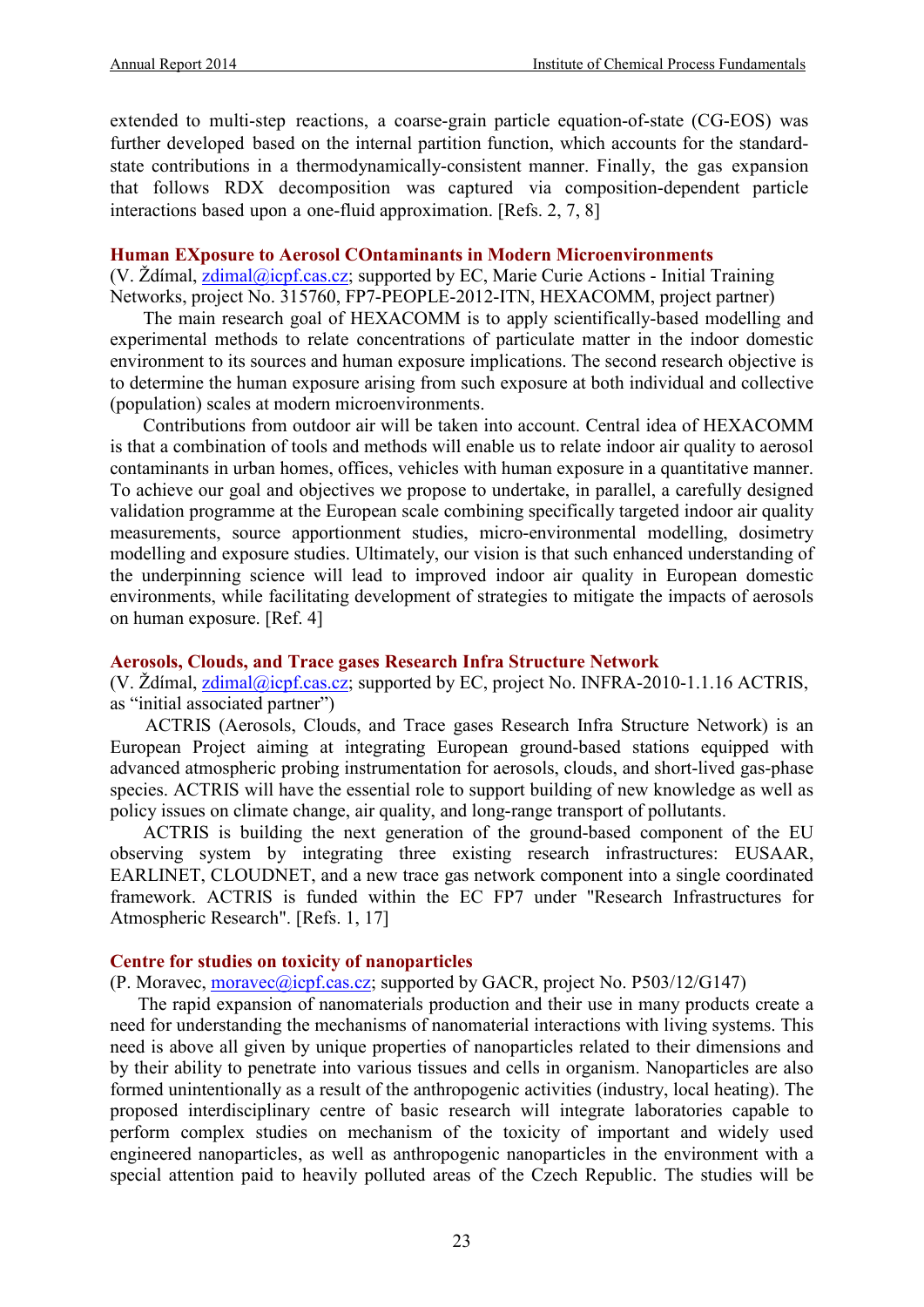performed on thoroughly characterized nanoparticles to obtain valid and comparable results on biological action and toxicity of nanoparticles.

# **Advanced study of physical and chemical properties of atmospheric aerosols in high time resolution**

(V. Ždímal,  $z$ dimal@icpf.cas.cz; supported by GACR, project No. 209/11/1342)

Advanced physical and chemical properties of Central European atmospheric aerosol at rural background and urban background sites will be studied in high time and size resolution. Parallel measurement of aerosol volatility will be carried out using a C-ToF-AMS equipped with a thermodenuder inlet, aerosol hygroscopicity using a Hygroscopic Tandem Differential Mobility Analyser (HTDMA), and particle number size distribution using a Scanning Mobility Particle Sizer (SMPS). The information about aerosol particle density will be extracted from the SMPS and AMS. Hygroscopicity closure will be obtained from the combined HTDMA and AMS chemical composition data allowing to study the influence of organic aerosol on particles' hygroscopicity. The content of primary and secondary organic aerosol and the extent of aerosol ageing will be determined using AMS data at each site. In addition, at least a year-long time evolution of number size distributions obtained using the SMPS and OC/EC concentrations from the OC/EC analyzer will be delivered to the EBAS database, to be available for global atmospheric modeling groups. [Refs. 26-29]

# **Thermophysical properties of water in unexplored, technologically significant regions**

(V. Ždímal,  $z$ dimal@icpf.cas.cz; joint project with Institute of Thermomechanics of the CAS, CTU, and University of West Bohemia, Plzeň; supported by GA ASCR, project No. [IAA4200760905\)](http://aplikace.isvav.cvut.cz/projectDetail.do?rowId=IAA200760905)

This project focuses primarily on liquid water and solutions of selected salts below the freezing point (supercooled water), and water in nano-droplets. Existing hypotheses include the possibility of phase separation of supercooled water into two liquid phases below the second critical point. Density of supercooled water is only known at 0.1 MPa. Suggested measurements up to 100 MPa will provide first data. A new method and apparatus will be developed. The surface tension of supercooled water and a salt solution will be measured. The surface tension of nano-droplets will be estimated from nucleation experiments. A range of theoretical approaches including phenomenological methods, simplified microscopic models, and molecular simulations, will be used with experimental data to obtain fundamental findings and engineering models. [Ref. 23]

# **Development and application of new experimental methods to measure heterogeneous particles in superheated steam**

(V. Ždímal,  $z$ dimal@icpf.cas.cz; joint project with CTU and Institute of Thermomechanics of the CAS; supported by GACR, project No. [101/09/1633\)](http://aplikace.isvav.cvut.cz/projectDetail.do?rowId=GA101%2F09%2F1633)

The aim of the project is to determine some properties of heterogeneous nuclei present in the superheated steam of steam turbines. In this project, the sampling device, coupled to advanced aerosol instrumentation (condensation particle counter, scanning mobility particle sizer), will be used to measure heterogeneous particles at selected power stations. To enable measurements of particles down to about 1 nm, a fast expansion chamber will be developed, enabling resolution of particle size by variable supersaturation. Collected data will serve as a basis for understanding the transport and the state of agglomeration of chemicals present in the steam circuit, for quantifying their effect on condensation, and, consequently, on the efficiency and reliability of steam turbines. [Ref. 6]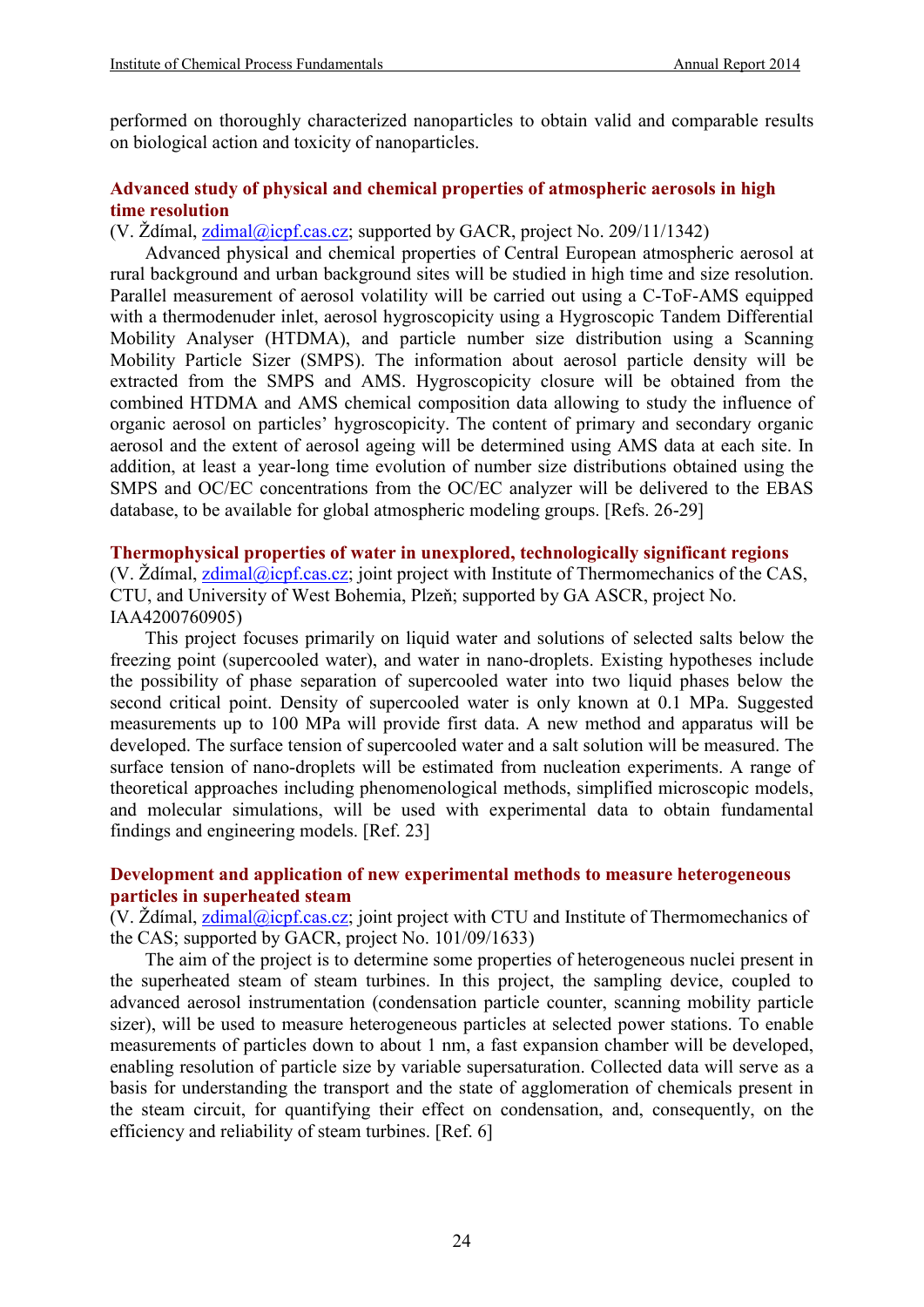# **Black and elemental carbon at two European urban sites – site specific similarities and differences in method intercomparability**

(J. Schwarz, [schwarz@icpf.cas.cz;](mailto:schwarz@icpf.cas.cz) supported by MEYS, program MOBILITY, project No. 7AMB12AT021)

The method intercomparison studies will be conducted both under summer and winter conditions at both sites lasting 2 weeks each. By pooling the instruments and expertise of the two partners, BC will be measured on-line with the MAAP and the aethalometer techniques and from filter samples with the integrating sphere technique; EC will be investigated both from bulk samples with a Sunset Analyzer set both in reflection and transmission modes with three thermal protocols (NIOSH, DRI, EUSAAR2) and quasi on-line with two Sunset Field Analyzers set to two different temperature protocols. BrC will be analyzed with the modified integrating sphere technique. Background information on the aerosol will be obtained in parallel. [Ref. 28]

## **Methodology of evaluation of air quality effect on library and archival collections**

(J. Smolík,  $\frac{\text{smolik}(\hat{a})\text{icpf}(\text{cas.}c\text{z})}{\text{cuspor}}$ ; supported by the Ministry of Culture of the CR, project No. DF11P01OVV020)

The aims of the project are: a) development of evaluation methods for indoor air quality in libraries and archives, targeted at reduction of damages on library and archival collections caused by adverse effects of environment and b) gaining detailed knowledge of direct dependences between damage of library and archival collections and surrounding environment, leading to precautions reducing the adverse effects of deteriorated environment. [Ref. 13]

# **International co-operations**

Imperial College London, London, UK: Confined fluids

- Penn State University, State College, PA, USA: Dissipative particle dynamics simulations of adsorption behavior of model proteins on surface
- University of Loughborough, Loughborough, UK: Dynamic density functional theory
- University of Ontario Institute of Technology, Oshawa, ON, Canada: Macroscopic and molecular-based studies in the statistical mechanics of fluids
- U.S. Army Research Laboratory, Weapons and Materials Research Directorate, MD, USA: Mesoscale simulations of energetic and reactive materials
- Finnish Meteorological Institute, Helsinki, Finland: Studies on homogeneous nucleation using diffusion chambers

Laboratory of Atmospheric Chemistry, Paul Scherrer Institute, Switzerland

Norwegian Institute for Air Research, Kjeller, Norway: Indoor aerosol behavior

Technical University of Crete, Chania, Greece: Aerosols in the indoor environment

University of Helsinki, Division of Atmospheric Sciences, Helsinki, Finland

University of Vienna, Faculty of Physics, Dept. of Aerosol physics and Environmental

Physics, Vienna, Austria: Black and elemental carbon analysis, aerosol optical properties

# **Visits abroad**

D. Brus: Finnish Meteorological Institute, Helsinki, Finland (12 months)

- M. Lísal: The University of Alabama, Tuscaloosa, AL, USA (1 month)
- A. Malijevský: Imperial College London, London, UK (3 months)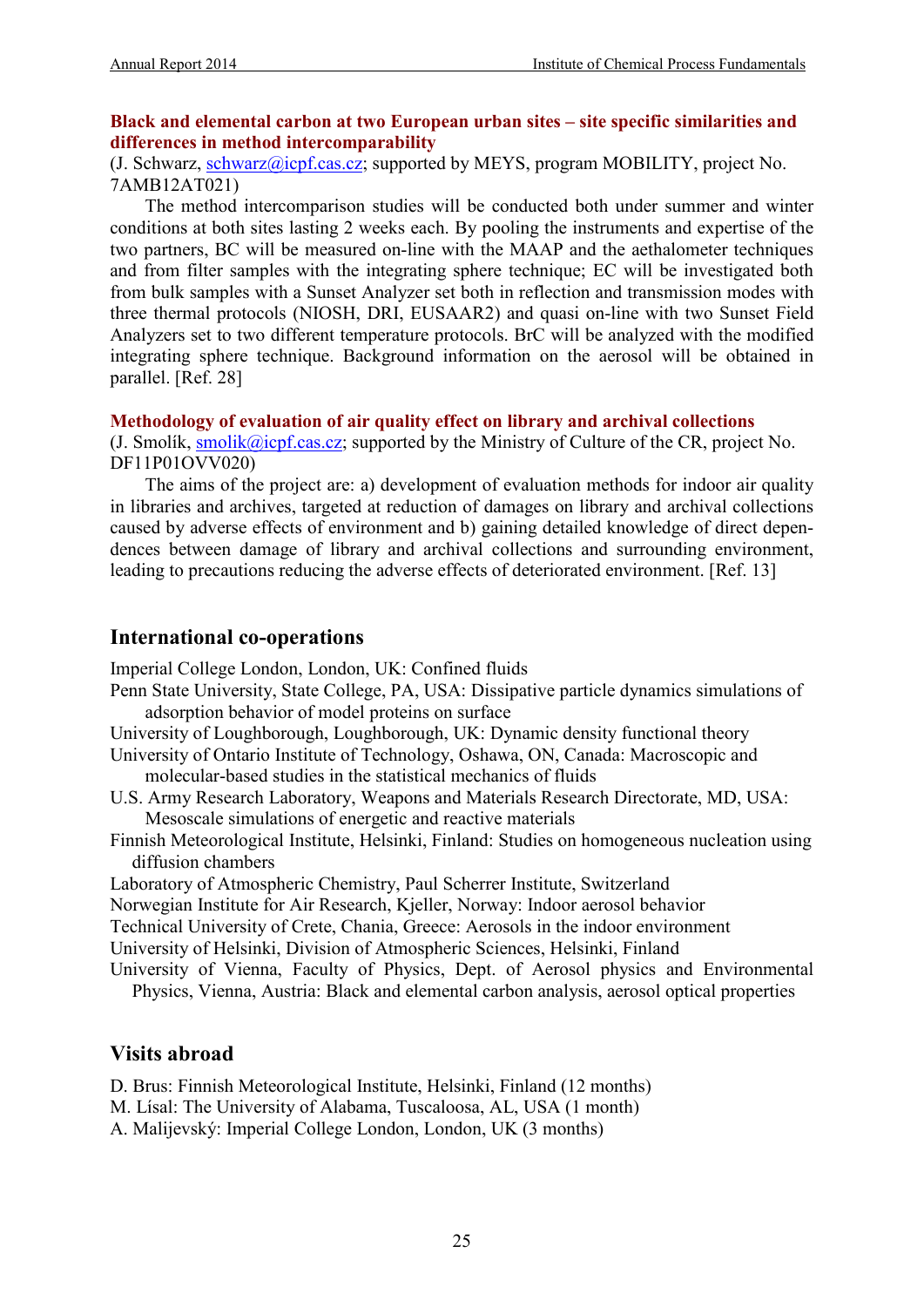# **Visitors**

Coray M. Colina, Department of Materials Science, Penn State University, State College, USA

# **Teaching**

- V. Ždímal: Faculty of Mathematics and Physics, Charles University in Prague, undergraduate course: "Aerosol Engineering"
- V. Ždímal: UCT, Faculty of Chemical Engineering, graduate course "Aerosol Engineering"
- J. Jirsák: UJEP, Faculty of Science, courses "Introduction to Chemistry", "Physical Chemistry", "Physical Chemistry Seminar" and "Free Software in Natural Sciences"
- M. Lísal: UJEP, Faculty of Science, courses "Parallel Programming", "Numerical Mathematics", "Molecular Simulations" and "Mesoscale Simulations"
- A. Malijevský: UCT, Faculty of Chemical Engineering, courses "Physical Chemistry I", "Physical Chemistry of the Micro-World", "Introduction to a Modern Theory of Phase Transitions", "Mathematics for Physical Chemistry" and "Statistical Thermodynamics", Molecular Simulations and Modelling

# **Publications**

#### **Original papers**

- [1] Beddows D.C.S., Dall'Osto M., Harrison R.M., Kulmala M., Asmi A., Wiedensohler A., Laj P., Fjaeraa A.M., Sellegri K., Birmili W., Ždímal V., Zíková N.: Variations in Tropospheric Submicron Particle Size Distributions Across the European Continent 2008-2009. *Atmos. Chem. Phys.* 14(8), 4327-4348 (2014).
- [2] Brennan J.K., Lísal M., Moore J.D., Izvekov S., Schweigert I.V., Larentzos J.P.: Coarse-Grain model Simulations of Nonequilibrium Dynamics in Heterogeneous Materials. *J. Phys. Chem. Lett.* 5(12), 2144- 2149 (2014).
- [3] Figueroa-Gerstenmaier S., Lísal M., Nezbeda I., Smith W.R., Trejos V.M.: Prediction of Isoenthalps, Joule–Thomson Coefficients and Joule–Thomson Inversion Curves of Refrigerants by Molecular Simulation. *Fluid Phase Equilib.* 375, 143-151 (2014).
- [4] Glytsos T., Ondráček J., Džumbová L., Eleftheriadis K., Lazaridis M.: Fine and Coarse Particle Mass Concentrations and Emission Rates in the Workplace of a Detergent Industry. *Indoor Built Environ.*  23(6), 881-889 (2014).
- [5] Hart K., Abbott L., Lísal M., Colina C.M.: Morphology and Molecular Bridging in Comb- and Star-Shaped Diblock Copolymers. *J. Chem. Phys.* 141(20), 204902 (2014).
- [6] Kolovratník M., Hrubý J., Ždímal V., Bartoš O., Jiříček I., Moravec P., Zíková N.: Nanoparticles Found in Superheated Steam: a Quantitative Analysis of Possible Heterogeneous Condensation Nuclei. *Proc. Inst. Mech. Eng. Part A-J. Power Energy* 228(2), 186-193 (2014).
- [7] Kuba P., Lorinčík J.K., Lísal M., Urbassek H.: Molecular Dynamics Simulations of Ar Gas Ejection from a Ruptured Subsurface Bubble in Cu(100) Induced by Impact of 200 eV Ar Atoms. *Mol. Phys.* 112(15), 2040-2045 (2014).
- [8] Larentzos j.P., Brennan J.K., Moore J.D., Lísal M., Mattson W.D.: Parallel Implementation of Isothermal and Isoenergetic Dissipative Particle Dynamics using Shardlow-like Splitting Algorithms. *Comput. Phys. Commun.* 185(7), 1987-1998 (2014).
- [9] Levdansky V.V., Roldugin V.I., Žďanov V.M., Ždímal V.: Free-Molecular Gas Flow in Narrow (Nanoscale) Channel. *J. Eng. Phys. Thermophys.* 87(4), 802-814, 2014 [*Inzh.-Fyz. Zh.* 87(4), 778-790, 2014].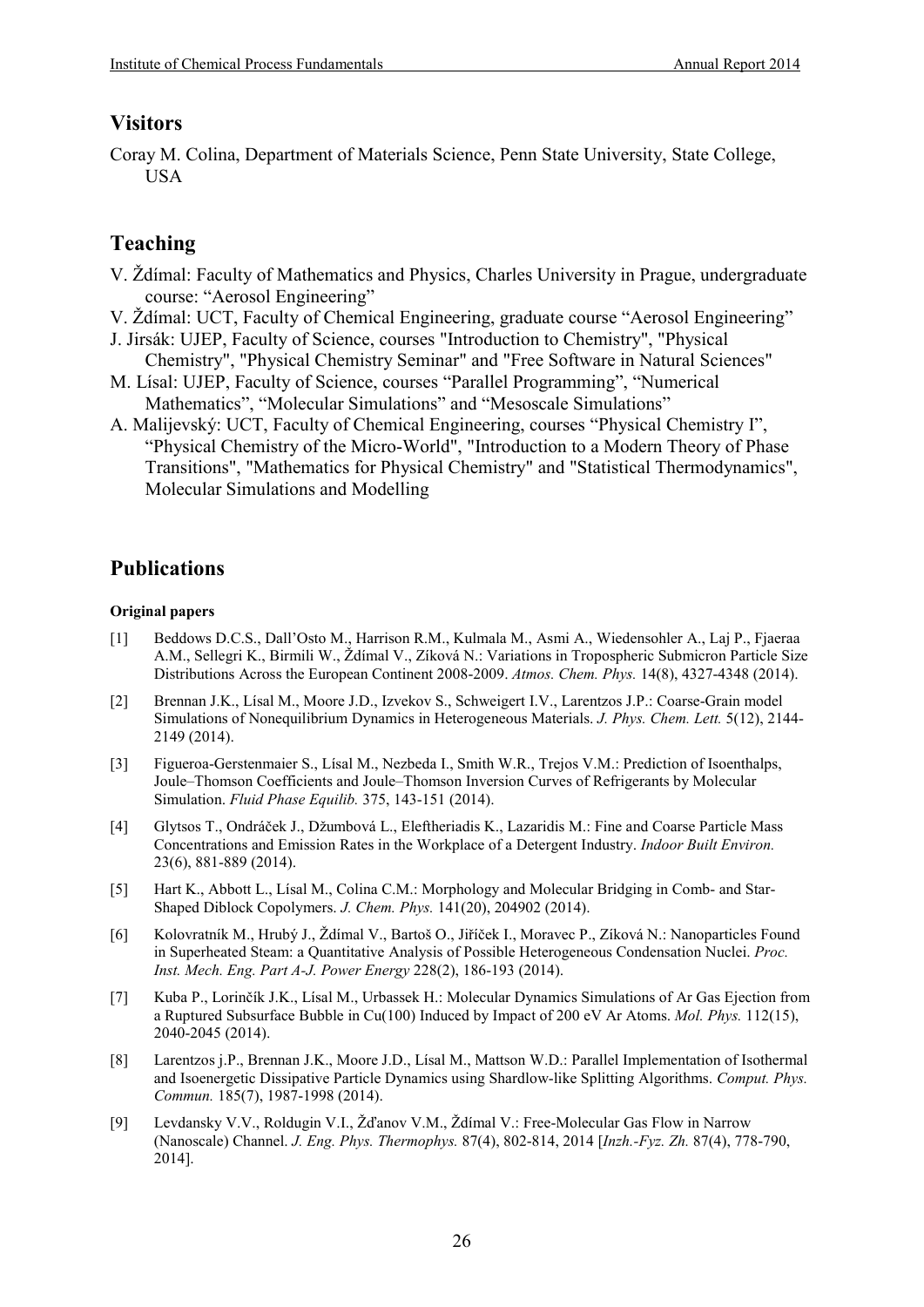- [10] Levdansky V.V., Smolík J., Ždímal V.: Influence of Size Effects on the Formation of Aerosol Nanoparticles in Supersaturated Vapor Condensation. *J. Eng. Phys. Thermophys.* 87(5), 1249-1254 (2014) [*Inzh.-Fyz. Zh.* 87(5), 1199-1204, 2014].
- [11] Levdansky V.V., Smolík J., Ždímal V.: Size Effect in Evaporation of Atoms (Molecules) from Aerosol Nanoparticles. *J. Eng. Phys. Thermophys.* 87(2), 469-473 (2014) [*Inzh.-Fyz. Zh.* 87(2), 454-458, 2014].
- [12] Lísal M., Chval Z., Storch J., Izák P.: Towards Molecular Dynamics Simulations of Chiral Room-Temperature Ionic Liquids. *J. Mol. Liq.* 189(SI), 85-94 (2014).
- [13] Mølgaard B., Ondráček J., Šťávová P., Džumbová L., Barták M., Hussein T., Smolík J.: Migration of Aerosol Particles inside a Two-Zone Apartment with Natural Ventilation: A Multi-Zone Validation of the Multi-Compartment and Size-Resolved Indoor Aerosol Model. *Indoor Built Environ.* 23(5), 742-756 (2014).
- [14] Malijevský A.: Does Surface Roughness Amplify Wetting? *J. Chem. Phys.* 141(18), 184703 (2014).
- [15] Malijevský A.: Complete Wetting Near an Edge of a Rectangular-Shaped Substrate. *J. Phys. Condens. Matter* 26(31), 315002 (2014).
- [16] Malijevský A., Parry A.O.: Condensation and Evaporation Transitions in Deep Capillary Grooves. *J. Phys.-Condes. Matter* 26(35), 355003 (2014).
- [17] Mann G.W., Carslaw K.S., Reddington C.L., Pringle K.J., Schulz M., Asmi A., Spracklen D.V., Ridley D.A., Woodhouse M.T., Lee L.A., Zhang K., Ždímal V.: Intercomparison and Evaluation of Aerosol Microphysical Properties among AeroCom Global Models of a Range of Complexity. *Atmos. Chem. Phys.* 14(9), 4679–4713 (2014).
- [18] Parry A.O., Malijevský A., Rascón C.: Capillary Contact Angle in a Completely Wet Groove. *Phys. Rev. Lett.* 113(14), 146101 (2014).
- [19] Pařez S., Předota M., Machesky M.: Dielectric Properties of Water at Rutile and Graphite Surfaces: Effect of Molecular Structure. *J. Phys. Chem. C* 118(9), 4818-4834 (2014).
- [20] Posel Z., Limpouchová Z., Šindelka K., Lísal M., Procházka K.: Dissipative Particle Dynamics Study of the pH-Dependent Behavior of Poly(2-vinylpyridine)-block-poly(ethylene oxide) Diblock Copolymer in Aqueous Buffers. *Macromolecules* 47(7), 2503-2514 (2014).
- [21] Posel Z., Rousseau B., Lísal M.: Scaling Behaviour of Different Polymer Models in Dissipative Particle Dynamics of Unentangled Melts. *Mol. Simul.* 40(15), 1274-1289 (2014).
- [22] Šindelka K., Limpouchová Z., Lísal M., Procházka K.: Dissipative Particle Dynamics Study of Electrostatic Self-Assembly in Aqueous Mixtures of Copolymers Containing One Neutral Water-Soluble Block and One Either Positively or Negatively Charged Polyelectrolyte Block. *Macromolecules* 47(17), 6121-6134 (2014).
- [23] Škrabalová L., Brus D., Antilla T., Ždímal V., Lihavainen H.: Growth of Sulphuric Acid Nanoparticles Under Wet and Dry Conditions. *Atmos. Chem. Phys.* 14(12), 6461-6475 (2014).

#### **Chapters in books**

- [24] Dvorská A., Hanuš V., Váňa M., Zíková N., Janata V., Pavelka M.: 6.1 Design, Scientific Goals and Challenges of the Atmospheric Station Křešín u Pacova. In: *Košetice Observatory - 25 Years*. (Holubová Šmejkalová, A., Ed.), pp. 36-43, Czech Hydrometeorological Institute, Prague 2014.
- [25] Levdansky V.V., Pavlyukevich N.V., Ždímal V.: Svobodnomolekulyarnoe techenie gaza v kanale pri adsorbtsii molekul postoronnikh gazov na ego vnutrennei poverkhnosti. (Russ) . In: *Teplo- i Massoperenos - 2013*. (Carkova, V.I. - Michaleva, T.G., Ed.), pp. 76-80, Institut teplo- i massoobmena imeni, Minsk 2014.
- [26] Ondráček J., Vodička P., Schwarz J., Smolík J., Ždímal V.: 6.4 Long Term Measurement of Aerosol Hygroscopicity at Rural Backround Station Košetice, Czech Republic. In: *Košetice Observatory - 25 Years.* (Holubová Šmejkalová, A., Ed.), pp. 55-58, Czech Hydrometeorological Institute, Prague 2014.
- [27] Schwarz J., Chalupníčková E., Pokorný R., Novák J., Smolík J., Ždímal V.: 6.5 Water Soluble Ions OC/EC in MP10 at Košetice. In: *Košetice Observatory - 25 Years.* (Holubová Šmejkalová, A., Ed.), pp. 59-63, Czech Hydrometeorological Institute, Prague 2014.